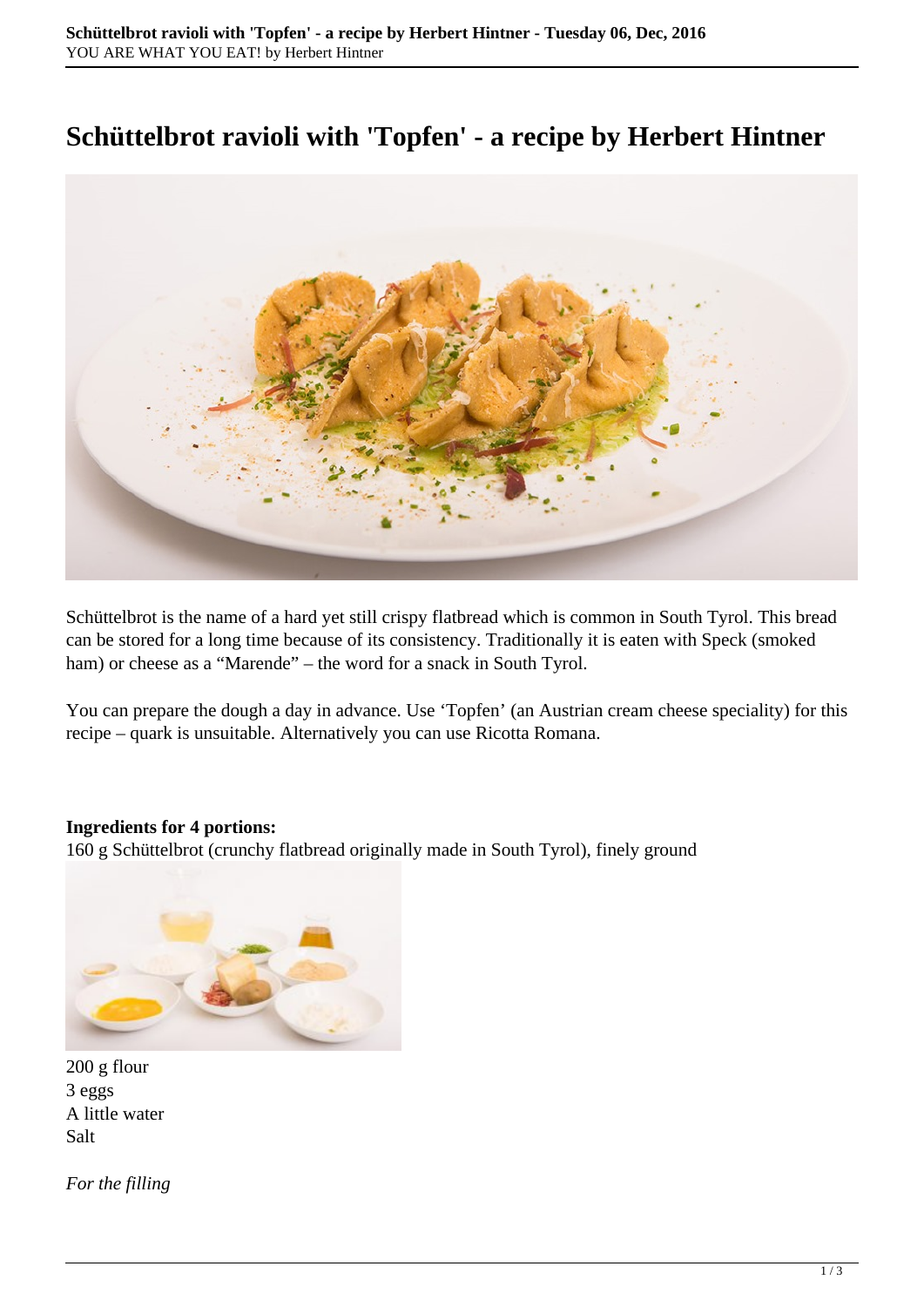300 g Topfen 100 g Alpkäse (Alpine cheese), chopped into small cubes 50 g braised onions (se[e basic recipe](http://news.tumorzentrum-muenchen.com/2016/12/braised-onions-a-basic-recipe-by-herbert-hintner/)) Salt, pepper

*For the chive sauce* 100 ml vegetable stock (see [basic recipe\)](http://news.tumorzentrum-muenchen.com/2016/12/vegetable_stock/) 30 g potatoes, cooked 30 g chives, finely chopped Salt, pepper

*To serve:* Schüttelbrot breadcrumbs Alpkäse, grated Some melted butter Chives, finely chopped Optional: 80 g Südtiroler Bauernspeck (rustic smoked ham from South Tyrol), cut into strips

## **Tipp from Herbert Hintner**:

Refrigerate the leftover Schüttelbrot ravioli and eat it the next day sprinkled with Alpine cheese and briefly gratinate in the oven.

**Preparation** (c. 85 minutes, 2 hours resting time for the dough):



Mix the finely ground Schüttelbrot with flour and salt, sift out onto the work

surface and form a hollow in the middle. Break the eggs into the hollow.

Stir in the flour mixture, working from the inside out, (add water if required) and knead for approximately 10 minutes. This can also be done with a food processor.

Wrap the dough in cling film and place in the fridge for 2 hours.